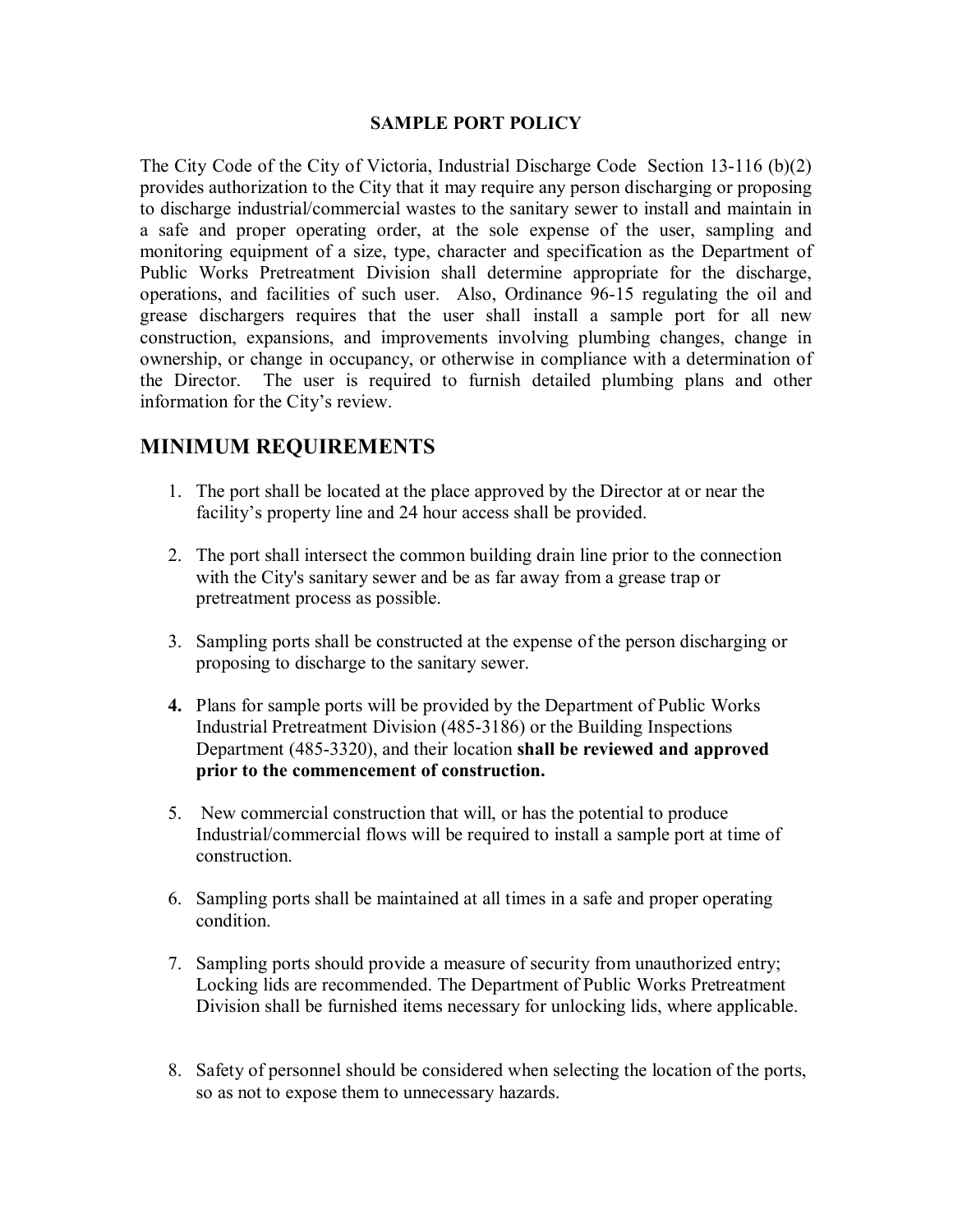- **9.** The port shall be protected from storm water contamination. **The plug on the sewer pipe must be easily removed from the pipe and the box used for the enclosure to allow for visualization and sampling activities.**
- 10. Sample ports **may not** be placed in traffic lanes **or on City property** without prior approval from the Department of Public Works Pretreatment Division.
- 11. The Building Inspections Department will need to be called to do a rough in and final inspection of the port following construction, at 485-3320.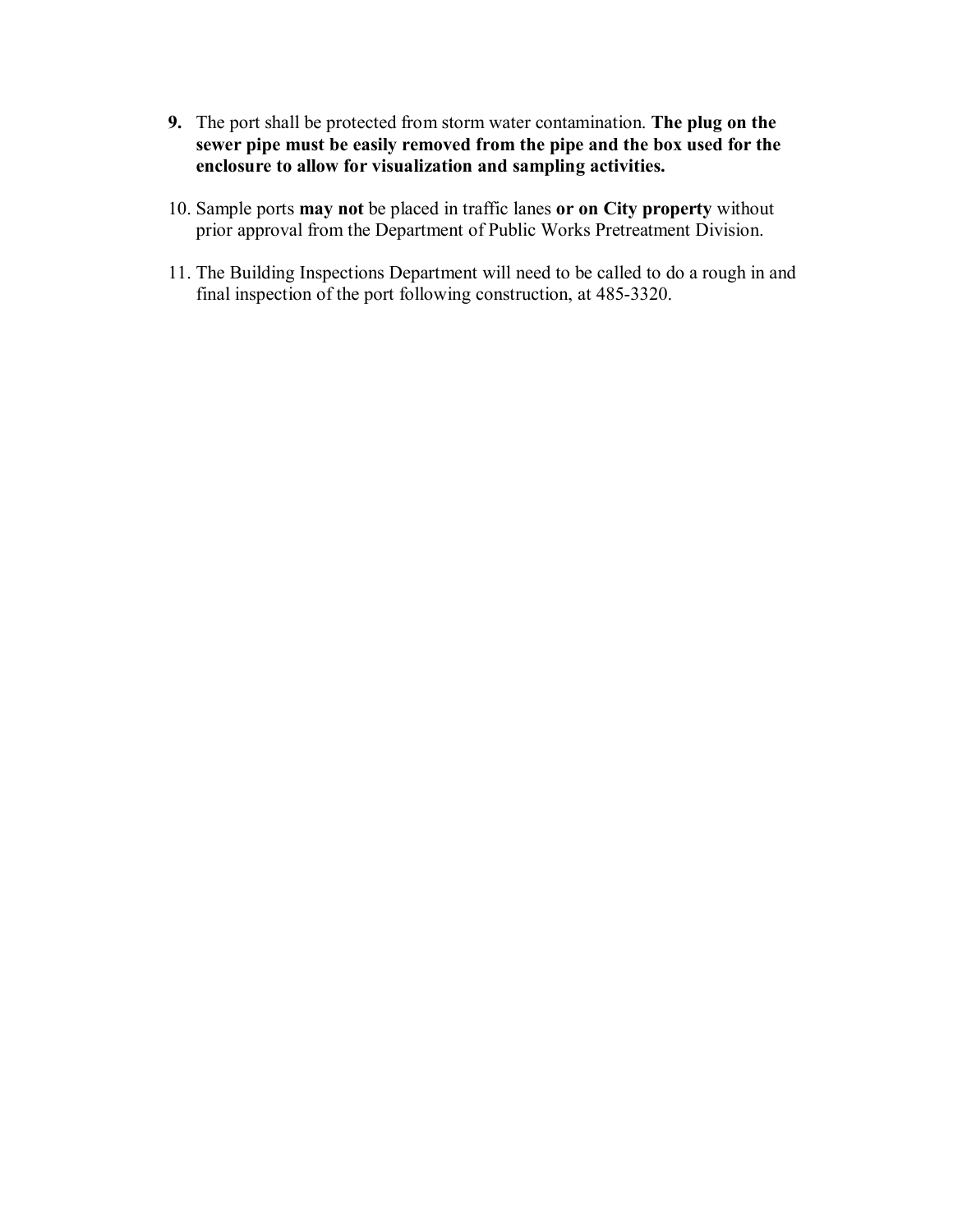

7/7/2005 3:04:06 PM